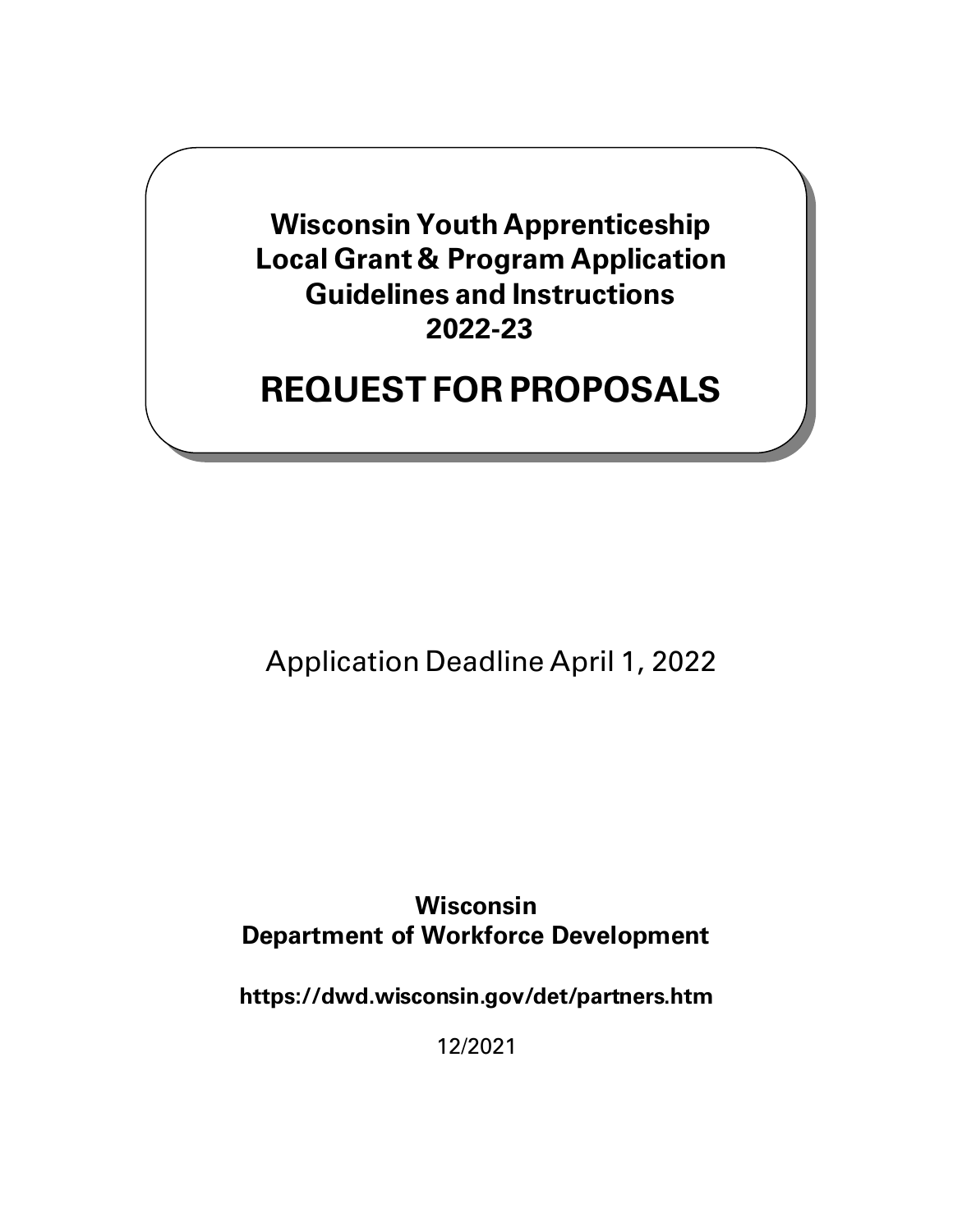# **Wisconsin Youth Apprenticeship Local Grant and Program Application Guidelines**

# **Purpose of Funding**

Youth Apprenticeship (YA) Grants created under 1999 Wisconsin Act 9 and administered by the Department of Workforce Development (DWD), are available to fund youth apprenticeship consortiums authorized under Wisconsin Statute 106.13. The purpose of the grants is to administer the statewide YA program. All consortiums must be approved by DWD to operate a YA program regardless if they receive state grant dollars.

#### **Request for Proposals**

The DWD is issuing this Request for Proposals (RFP) to solicit applications for the 2022-23State Fiscal Year.

# **Eligible Applicants**

Funding under this RFP is available to local partnerships to implement and coordinate YA programs. Local partnerships are defined as:

- one or more school districts, or
- any combination of one or more school districts; other public agencies; nonprofit organizations, individuals, or other persons, who have agreed to be responsible for implementing and coordinating a local YA program via a local consortium steering committee.

Steering committees may include:

- one or more school districts
- employers
- one or more colleges in the Wisconsin Technical College System. Yourlocal Technical College contact information can be found here[: WTCS Colleges -](https://www.wtcsystem.edu/colleges) WTCS
- Apprenticeship Training Representative(s) from the Registered Apprenticeship program
- organized labor
- Workforce Development Board / Workforce Investment Board. Your local Workforce Development Board contact information can be found here: <https://dwd.wisconsin.gov/dislocatedworker/wda/wda-map.htm>
- Chambers of Commerce
- other public agencies or nonprofit organizations
- other contributing individuals

Any consortium may operate a state YA program without funds but must submit an application to the DWD for approval to operate.

The consortium coordinator is selected by the local consortium steering committee.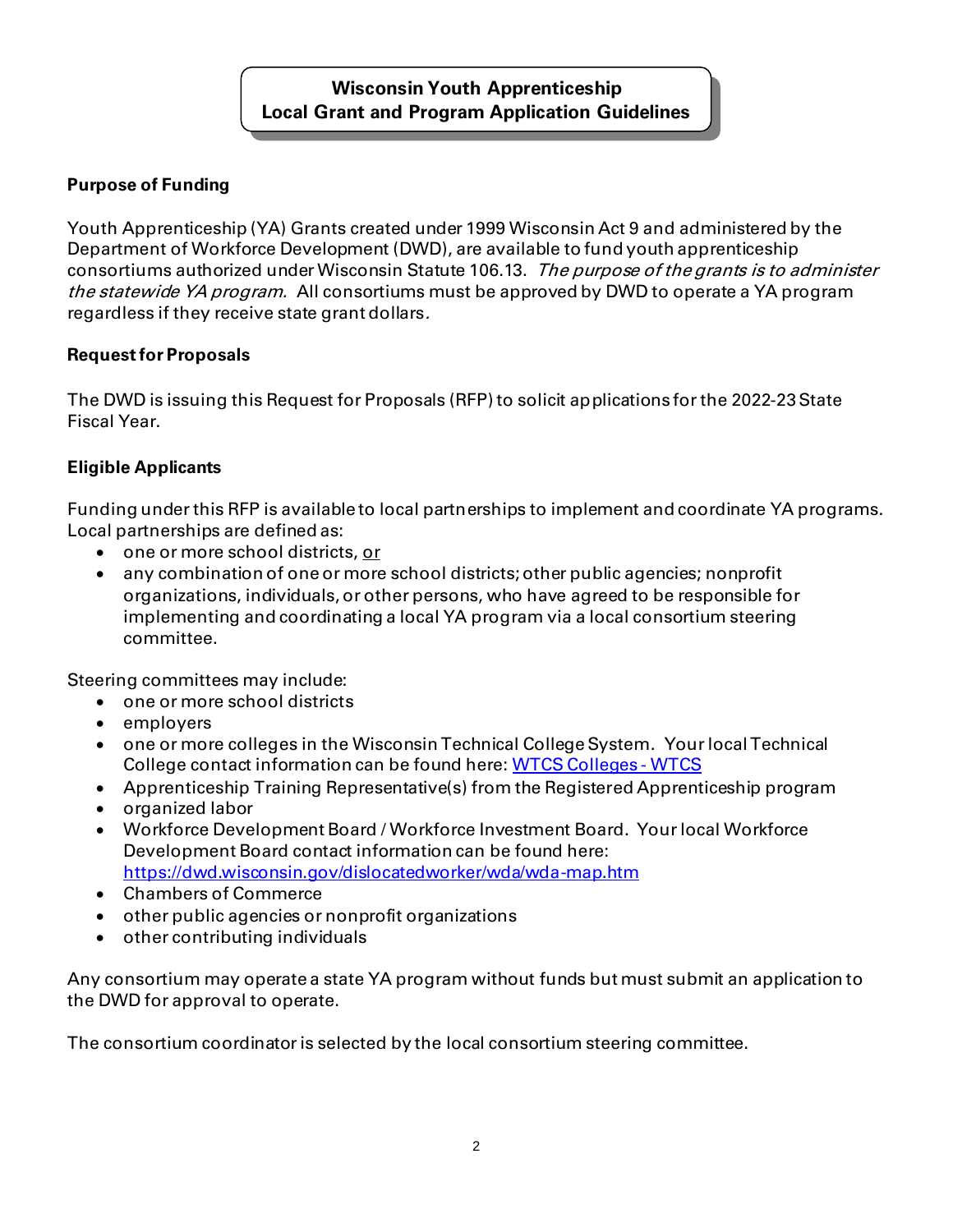#### **Application Requirements**

To be considered for funding in 2022-23, eligible applicants are required to:

- Submit a written Letter of Intent to Apply to YA@dwd.wisconsin.gov. Letters must be received by February 18, 2022. **The letter must state the intent of the proposer to participate in the process and their acceptance of the RFP evaluation criteria, process, and the instructions of the RFP.** The letter should also include the name, complete address, and phone number of the designated individual to whom any correspondence/addendums should be sent.
- Limit state-funded costs per student to a maximum of \$1,100 per youth apprentice (total grant amount awarded for this application, divided by the number of students enrolled);
- Provide 50% matching funds;
- Submit for a grant of no less than \$27,500 and 25 students; or submit to operate the program without funding and no less than 25 students.
- Demonstrate capacity to deliver the program in accordance with the YA Manual (found at [ya-rpp](https://dwd.wisconsin.gov/apprenticeship/ya/pdf/ya-rpp-manual-2020.pdf)[manual-2020.pdf \(wisconsin.gov\)](https://dwd.wisconsin.gov/apprenticeship/ya/pdf/ya-rpp-manual-2020.pdf) and all requirements included in this RFP; and
- Designate a Regional Coordinator who will ensure the execution of the following responsibilities:
	- a. Program Development and Management
	- b. Recruitment and Marketing
	- c. Evaluation and Reporting
	- d. Maintain Data Security

#### **Required Documentation**

Each consortium partner that is not a school district must fill out a Partnership Agreement (Supplement 1) stating the partner's responsibilities in support of the Youth Apprenticeship consortium. The full list of partners serving on the Steering Committee must also appear on the Steering Committee Page section of the application.

Each school district that participates in a consortium must fill out an Affiliation Agreement (Supplement 2) stating the school district's responsibilities, terms of affiliation, and must include any rules that exist for distribution of funding between the consortium and the school district.

School districts that choose to affiliate with one or more consortiums must use the Affiliation Agreement to state clear rules for which consortium receives credit when a student is enrolled in addition to arrangements for funding.

School districts may choose to affiliate with an existing consortium during the fiscal year if the terms of the new consortium affiliation do not negatively impact the terms of an already existing consortium affiliation for the fiscal year. An Affiliation Agreement must be submitted to the DWD for this new affiliation to take effect.

Partnership Agreements and Affiliation Agreements are required to be completed by the time of application submittal and must be maintained in the consortium's records.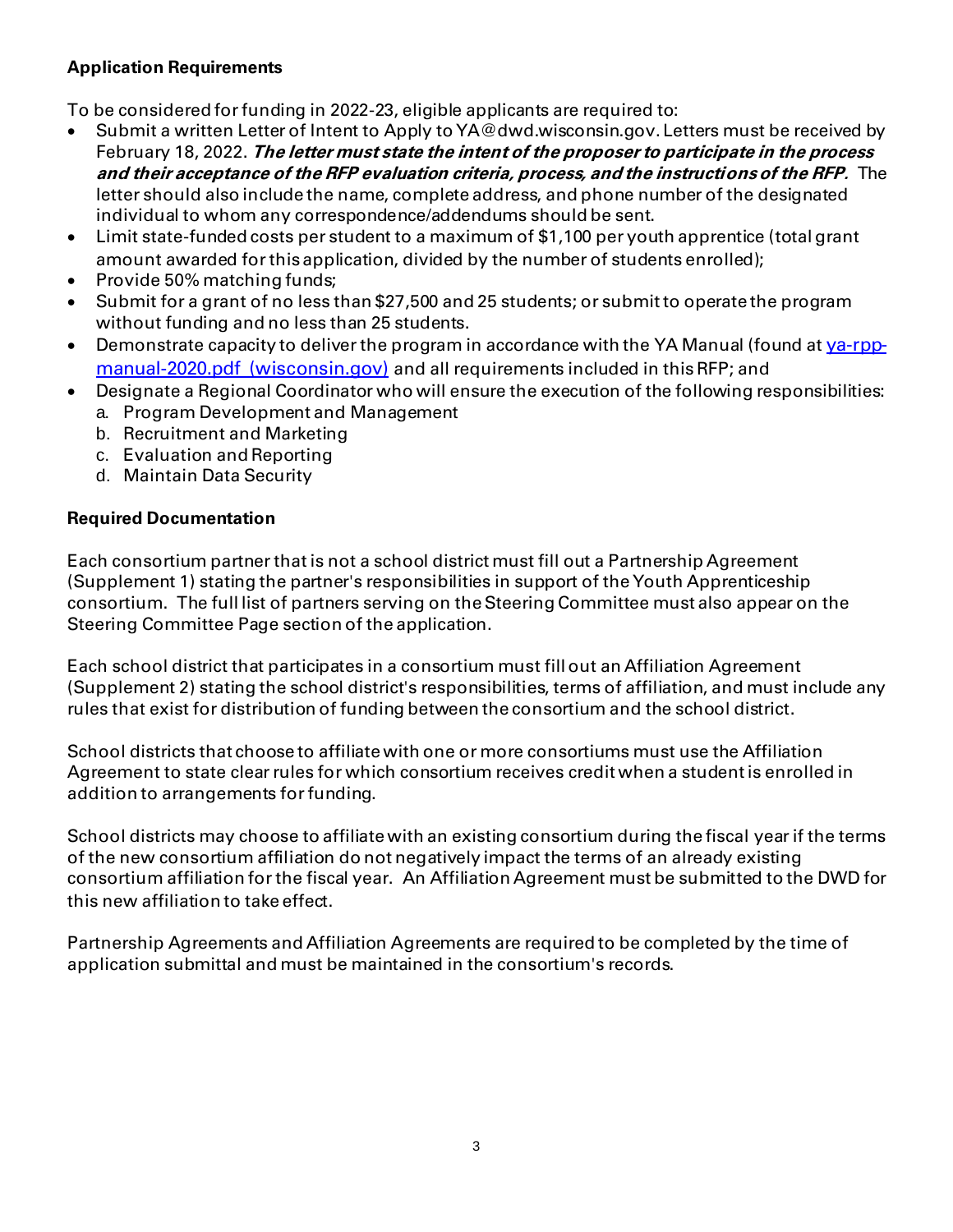## **Fiscal Agency for Partnership Applications**

This application must name the Fiscal Agency and agent, employed by the Fiscal Agency, who has demonstrated fiscal integrity and has the capacity to comply with all financial grant requirements. No agency may serve as the fiscal agency for more than one grant application under this RFP. The Fiscal Agent and Regional Coordinator roles must be filled by different individuals.

## **Grant Period**

Applications under this RFP will be approved for one year, effective **July 1, 2022**, through **June 30, 2023**. All grant awards are contingent upon the availability of state funds throughout the grant period.

#### **Statutorily Required Standards for Program Year 2022-2023**

Per Wis. Stats. 106.13, each consortium must meet the following minimum standards:

- At least 80% of the youth apprentices who participate in the program for 2 years must receive a high school diploma on completion of the youth apprenticeship.
- At least 60% of the youth apprentices who participate in the program for 2 years must be offered employment by the employer that provided the on-the-job training for the youth apprentice upon completion of the youth apprenticeship.

#### **Program Performance Standards for Program Year 2022-2023**

Each consortium will additionally be evaluated by the following program standards:

- At least 75% of the youth apprentices enrolled in the program are expected to successfully complete the program and receive a Level One or Two YA certificate.
- At least 60% of graduating seniors completing with a Level One or Two YA certificate are expected to be offered employment in an occupation within their training area.

#### **Accountability Measures and Systems**

#### **If a consortium's performance on these standards over a three-year average has been below minimum standards as shown above, they may be required to submit a Performance Improvement Plan.**

Failure to meet performance standards for multiple years may result in denial of funds or denial of approval to run the Youth Apprenticeship program.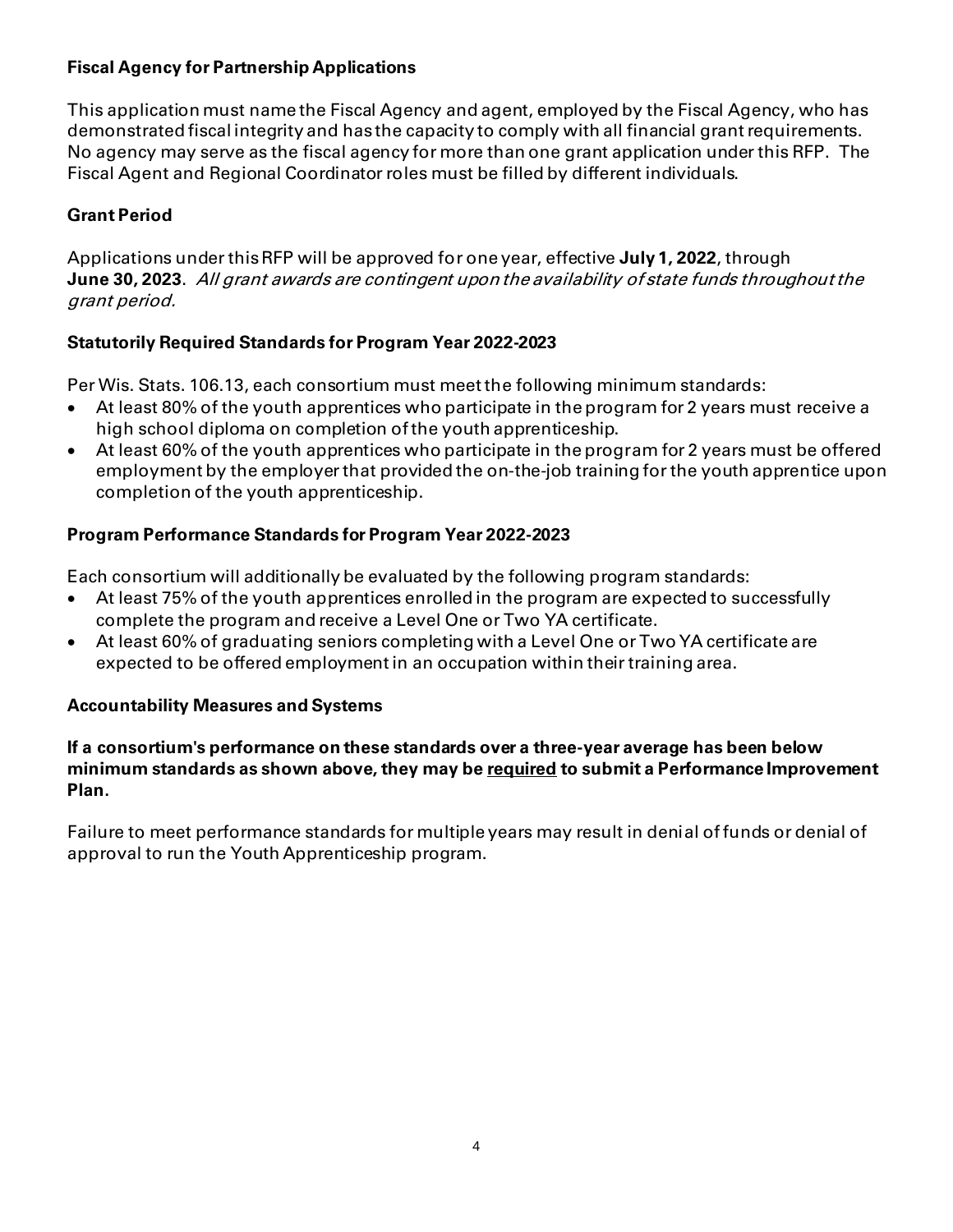#### **Other Terms and Conditions**

Each consortium will be required to provide a representative (the Regional Coordinator, or an alternate if not available) to attend state-called meetings and webinars.

Each consortium will be required to provide at least two Student Profiles. The form for submitting Student Profiles can be found on the DWD's website. Both Student Profiles must be submitted on or before 6/01/2023.

#### **Grant Monitoring Requirements**

The DWD reserves the right to monitor each grantee during the grant period to review the implementation of the Youth Apprenticeship program. Monitoring may be conducted onsite and through desktop performance validation. Onsite monitoring will be scheduled in advance at a time that is convenient for all parties involved.

The DWD representative will review the following items with the consortium coordinator:

- YA-related record systems and documentation, including Partnership Agreements, Affiliation Agreements, student applications, Education/Training Agreements, checklists, and post-program completion surveys.
- Minutes and actions of the Consortium Steering Committee.
- The related instruction being taken by youth apprentices, including whether classes award advanced standing credit and whether they align with the statewide curriculum standards.
- Progress on plans listed in the grant application to enroll children at risk, youth in foster care, students with disabilities, minority students, and non-traditional occupation by gender students.
- Financial records and documentation showing that all YA program funds are spent on allowable uses, including those granted out to participating high schools.
- The consortium's current and past year performance on the four performance standards.
- If the grant application included a Performance Improvement Plan, the consortium's progress towards the goals stated in that plan.

The DWD representative will review the following items with a YA business:

- Employer satisfaction with the YA program in general.
- The consortium's mentor training program.
- Mentor familiarity with the YA checklist.

Additionally, if possible, the DWD representative will meet with a youth apprentice at the business site and with an instructor delivering the YA related instruction.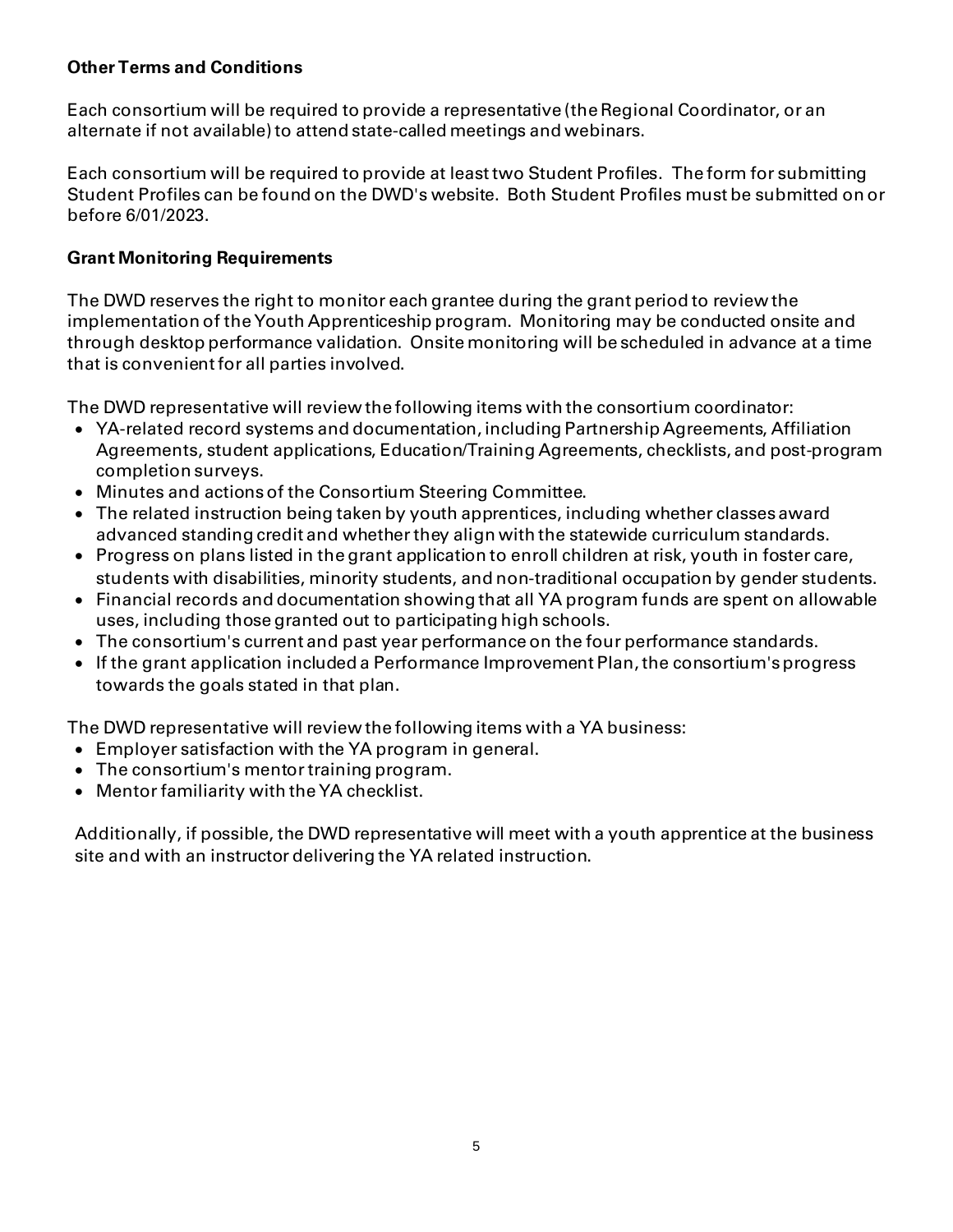# **Allowable Use of Grant Funds**

Grant funds may be used only for YA programs, authorized under Wis. Stat. Section 2020, Chapter 106.13, for the following activities:

Coordination activities

- Coordinating YA activities within and among participating school districts, postsecondary institutions, employers, and Registered Apprenticeship Training Representatives (ATRs)
- Coordinating academic and related instruction for the students
- Coordinating overall school-based and work-based learning for youth apprentices
- Coordinating secondary and postsecondary education for youth apprentices
- Recruiting students to participate in the program
- Recruiting employers to provide training and supervision for youth apprentices
- Monitoring the progress of youth apprentices
- Materials/tools needed by the Coordinator to provide marketing and/or training for employers, students, parents, and other stakeholders (examples may include - portable A/V equipment, tabletop displays)

Student support

- Providing the required related instruction for the youth apprentices (may include educational software license). Classes or software used by both YA and non-YA students must be prorated by the number of YA students compared to total class enrollment/software usage.
- Support services for students, including safety gear and other items necessary to start employment, as needed on an individual student basis.

Employer support

• Providing technical assistance and mentor training to employers

Administrative costs

• General administrative costs (limited to 5% of program costs)

Any expenses not included in the grant application budget will require prior approval by the DWD.

# **Prohibited Use of Grant Funds**

Examples of items that will not be funded through this grant include, but are not limited to:

- Youth apprentice wages, fringe benefits, stipends, or direct cash assistance;
- Classroom instruction for non-youth apprenticeship students;
- Equipment for participating employers;
- Classroom materials;
- Vehicle purchase or repair;
- Transportation for students to and from worksites or related instruction sites;
- Out-of-state travel for staff or students;
- Staff or student costs for conferences, workshops, memberships that do not directly benefit the YA program;
- **•** Providing funds directly to a business or employer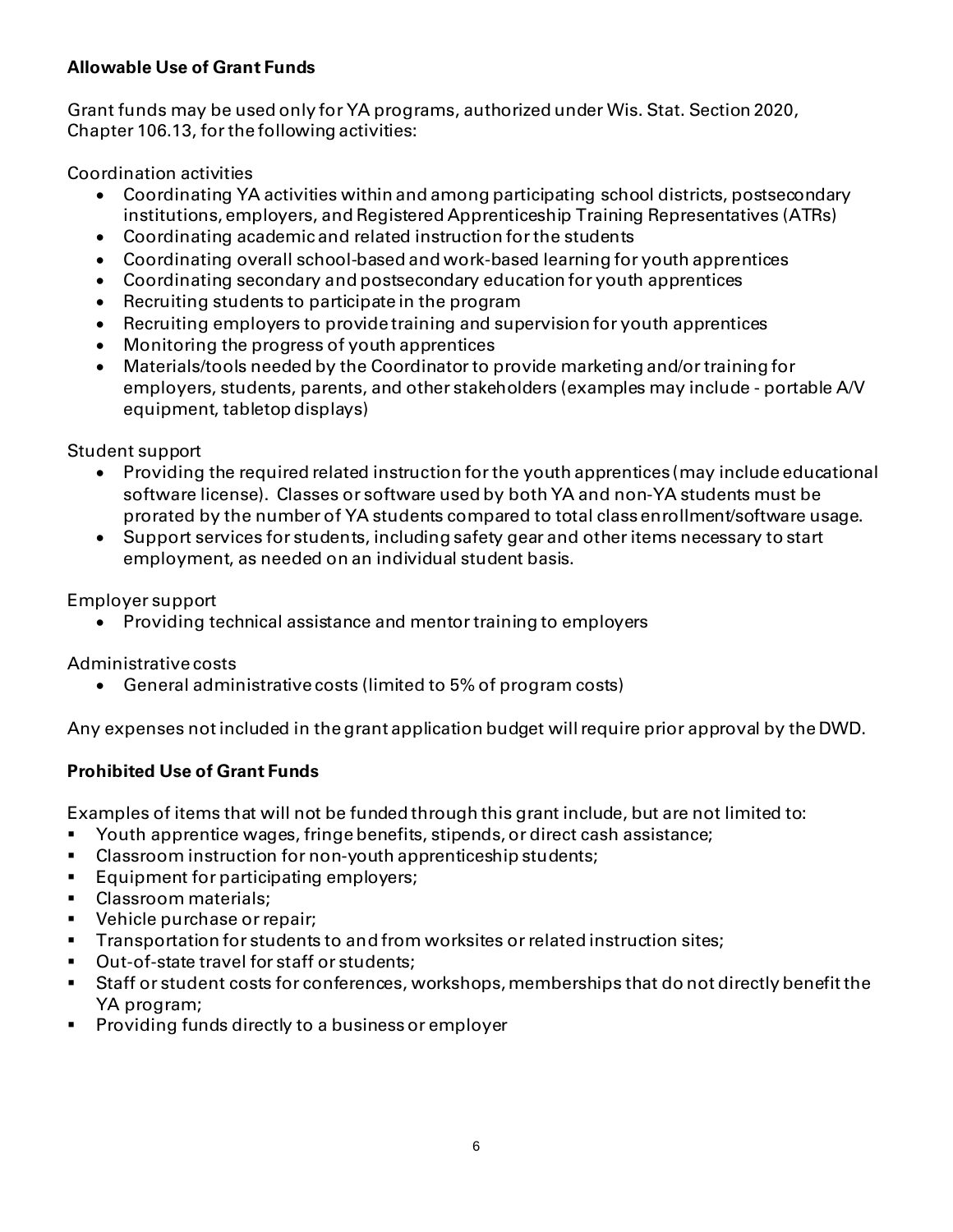#### **Disbursement of Grant Funds**

Grant funds will be disbursed in a lump sum. It is the responsibility of the Consortium, through the Fiscal Agent, to track how grant funds are spent. All expenses, broken down by budget category, must be reported on the End of Year Financial Report and is to be submitted by September 30, 2023.

Consortia are required to submit a proposed budget with their application. The proposed budget should demonstrate how the consortium plans on spending their allocated grant funds. While consortia are not required to adhere to their proposed budget, it should be used as a guide for how grant dollars are spent.

The DWD will compare the End of Year Financial Report to the proposed budget and request explanations for major discrepancies between the two.

#### **Clarification on Per-Student Funding to School Districts**

Some consortiums choose to distribute part of their grant funds to schools on a per-student basis (e.g., \$200 to a school for each student enrolled). This distribution is allowable **only** if **all** funds awarded this way are spent on allowable YA activities as defined above. The school district must provide documentation to the consortium for all purchases and activities using these funds. Documentation can include invoices, receipts, and payroll, and will be reviewed by the DWD during annual monitoring.

# **DWD Youth Apprenticeship Program Identification, Affiliation and Branding**

The Wisconsin Youth Apprenticeship Program was created under state legislation. When operating a program that is recognized by the DWD as an official Youth Apprenticeship Program the operating entity must use the DWD/YA logo to acknowledge the affiliation.

Additionally, when involving YA stakeholders in publications, projects, marketing materials, banners, media releases, public events, etc., grantees must acknowledge funding from the Wisconsin Youth Apprenticeship Program with the DWD/YA logo and/orthe following statement:

> "This **[(publication/project/event was made possible] or [(publication/project/event was funded in part)]** with support from the Wisconsin Youth Apprenticeship Grant."

#### **Grant Review Process**

The DWD will assemble a team of reviewers including DWD staff and representatives from external stakeholders. Each reviewer will grade grants according to the criteria listed in the table below. The DWD reserves the right to award partial funding or deny applications that do not appear to meet the standards of the Youth Apprenticeship Program. If the total request for funding exceeds the appropriation available to Youth Apprenticeship, each approved grant will receive partial funding based on their average grant score.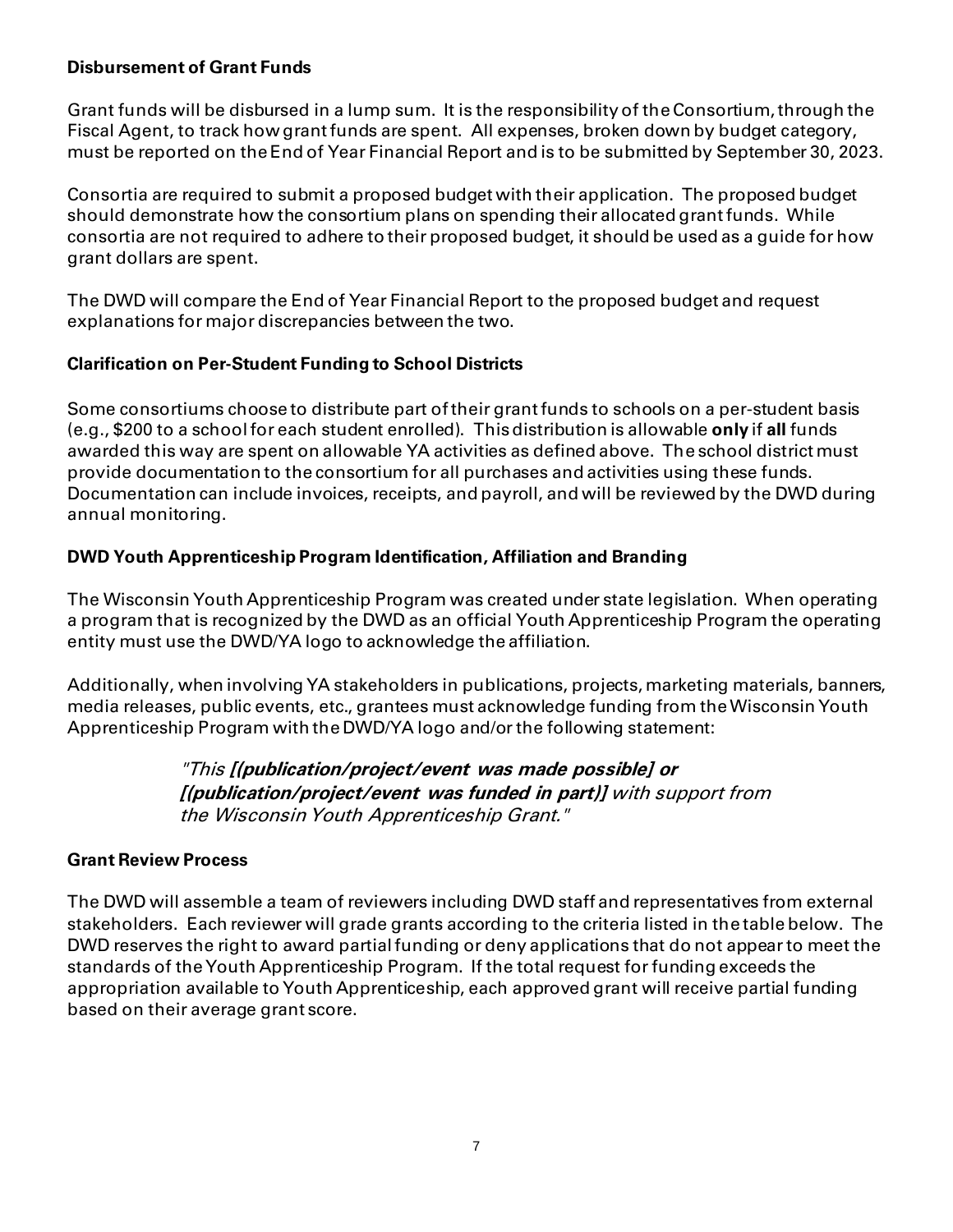# **GRANT REVIEW CRITERIA**

| I. Program Coordination - 20 points                                                                                                                                                                                                                                                                                 |                       |  |  |  |  |  |  |
|---------------------------------------------------------------------------------------------------------------------------------------------------------------------------------------------------------------------------------------------------------------------------------------------------------------------|-----------------------|--|--|--|--|--|--|
| The roles of the steering committee are clearly articulated. Meetings are regular and the steering<br>committee is driving program decisions. Minutes or summaries of the steering committee activities are<br>included.                                                                                            |                       |  |  |  |  |  |  |
| Specific staff members or roles (e.g., school-based, local and/or regional coordinators) are identified as<br>responsible for maintaining student records, including records for receipt of post-secondary credit.                                                                                                  | 5 points              |  |  |  |  |  |  |
| Processes have been created to both orient new staff to YA program requirements and provide regular<br>updates to existing local and school-based coordinators on changes to YA requirements.                                                                                                                       | 5 points              |  |  |  |  |  |  |
| Partnerships are used to generate opportunities for students. Specific partnerships are defined as well as<br>the roles they perform for the program.                                                                                                                                                               |                       |  |  |  |  |  |  |
| II. Program Strategies - 60 points                                                                                                                                                                                                                                                                                  |                       |  |  |  |  |  |  |
| Student projections are based upon data and planning.                                                                                                                                                                                                                                                               | 5 points              |  |  |  |  |  |  |
| Strategies are developed to recruit students, with clear roles and responsibilities for staff. A variety of<br>activities are performed to ensure outreach to all students.                                                                                                                                         | 5 points              |  |  |  |  |  |  |
| Provides a placement process which actively works to place students at employers that meet their<br>career interests. Students are prepared for the interview process. A strategy is in place for student<br>evaluation.                                                                                            | 5 points              |  |  |  |  |  |  |
| Strategies have been developed to recruit employers and orient them to the program. Staff roles are<br>identified. Strategy includes an outreach plan and employer evaluation.                                                                                                                                      | 5 points              |  |  |  |  |  |  |
| Employers and their mentors are adequately trained in program requirements. Provides a plan for<br>formal and informal mentor training and evaluation, including where and when training takes place<br>and the development of a work plan for new students.                                                        | $\overline{5}$ points |  |  |  |  |  |  |
| A process has been developed to select related instruction. The related instruction provided to<br>students aligns with industry standards and with the YA curriculum. Describes cost-efficient ways to<br>provide instruction.                                                                                     | 5 points              |  |  |  |  |  |  |
| Provides strategies for implementation of a Youth Apprenticeship-to-Registered Apprenticeship Bridge<br>Program. Specific partnerships for Bridging are identified. Provides a clear plan for marketing<br>Bridging opportunities, recruiting employers, and evaluating students for RA credit.                     | 10 points             |  |  |  |  |  |  |
| Provides clear strategies and goals to present an inclusive program. (examples may include: children<br>at risk; youth in foster care; non-traditional by gender students; minority students; and/or students<br>with disabilities. See Chart 1 – Diversity and Inclusion Goals in the Grant Application Narrative. | 10 points             |  |  |  |  |  |  |
| Students have a variety of opportunities to earn industry-recognized credentials and advanced<br>standing or dual credit with other institutions. See Chart 2 - Industry Recognized Certifications and<br>Chart 3 - Advanced Standing/Transcripted Credit in the Grant Application Narrative.                       | 10 points             |  |  |  |  |  |  |
| III. Cost Sustainability and Budget - 20 points                                                                                                                                                                                                                                                                     |                       |  |  |  |  |  |  |
| Clearly describes how YA funds are used to support schools within the consortium.                                                                                                                                                                                                                                   | 5 points              |  |  |  |  |  |  |
| Provides a specific plan to ensure that YA funds are spent on allowable costs. If funds are directly<br>given to school districts, terms of the agreement must be provided.                                                                                                                                         | 5 points              |  |  |  |  |  |  |
| Includes specific funding sources for matching funds and describes the use of funds.                                                                                                                                                                                                                                | 5 points              |  |  |  |  |  |  |
| Specific plans to acquire additional financial and in-kind resources are in place. Estimated dollar value<br>of these resources is included.                                                                                                                                                                        |                       |  |  |  |  |  |  |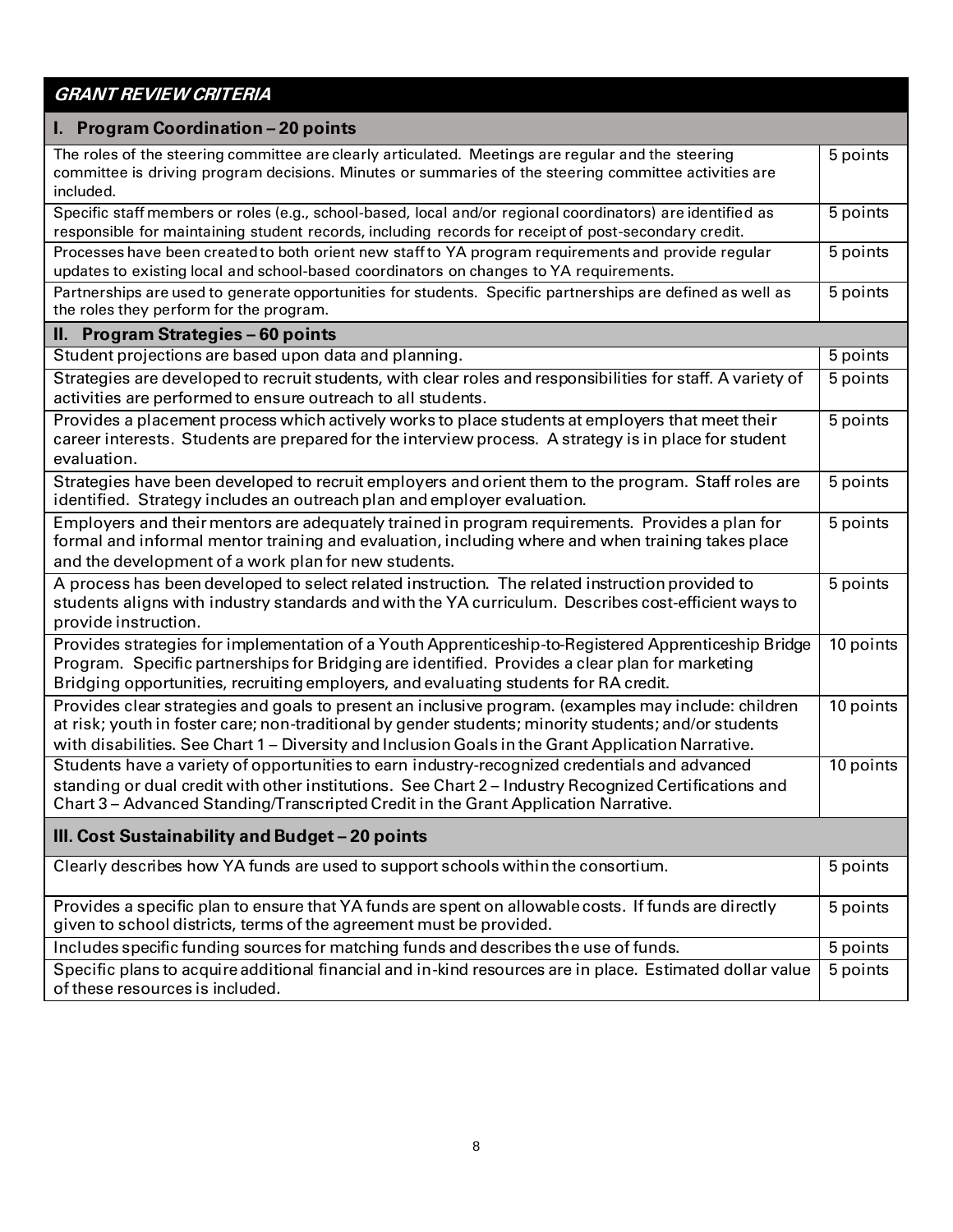#### **Grant Award Process**

The DWD anticipates the intent to award announcement to all approved applicants to be released by **May 31st , 2022** unless otherwise notified by DWD. This notice does not constitute an official obligation on the DWD's part to release the funds, and applicants should not begin incurring grantrelated expenses at that point.

An official announcement will be released by the DWD with a target date of **July 15 th , 2022**. Grantees may begin to incur grant-related expenses after this announcement is released. However, the DWD will not reimburse expenses until final grant contracts are written and signed by the **Grant Signatory** and the DWD Secretary. As part of the grant contract process, DWD financial staff will assist grantees in setting up financial accounts. The contact for financial information is:

Sumanpreet Ghuman Workforce Development Program Manager Division of Employment and Training Department of Workforce Development Email[: SumanpreetK.Ghuman@dwd.wisconsin.gov](mailto:SumanpreetK.Ghuman@dwd.wisconsin.gov) Phone: (608) 733-3872

#### **Appeal Process for DWD Funding Decisionson Applications**

Funding decisions may be appealed in writing and may be made only on the grounds that a substantial procedural error was made in reviewing the application. Appeals must be received no later than 15 working days after the applicant has received written notification of application results. Appeals may be sent to va@dwd.wisconsin.gov.

# **Application Submittal**

**All applications must be uploaded into the Youth Online Data Application (YODA) by April 1, 2022. For instructions on how to request grant writer access to YODA, visit the RFP webpage at**  <https://dwd.wisconsin.gov/apprenticeship/ya/grants.htm> under "2022-23 Wisconsin Youth Apprenticeship Request for Proposal (RFP)." Uploaded applications must be submitted using the DWD-provided forms. Altering DWD application forms is not permitted. Email confirmation will be returned to verify receipt by April 4, 2022. Incomplete or late applications may not be accepted.

**All** the following documents must be included for an application to be considered complete:

- Wisconsin YA Grant Application (form detw-16512-e), including:
	- o Regional Contact Information, Fiscal Agent and **Grant Signatory**
	- o Grant Application Abstract (200 words or less)
	- o Grant Application Narrative
	- o Diversity and Inclusion Goals Chart
	- o Advanced Standing/Transcripted Credit Chart
	- o Industry Recognized Certifications Chart
	- o Steering Committee Page
	- o Participating School District List
	- o Program Area Chart
- Attached copy of consortium grievance policy (see Program Operations Manual)
- Quarterly Program Plan
- Steering Committee Minutes/Agenda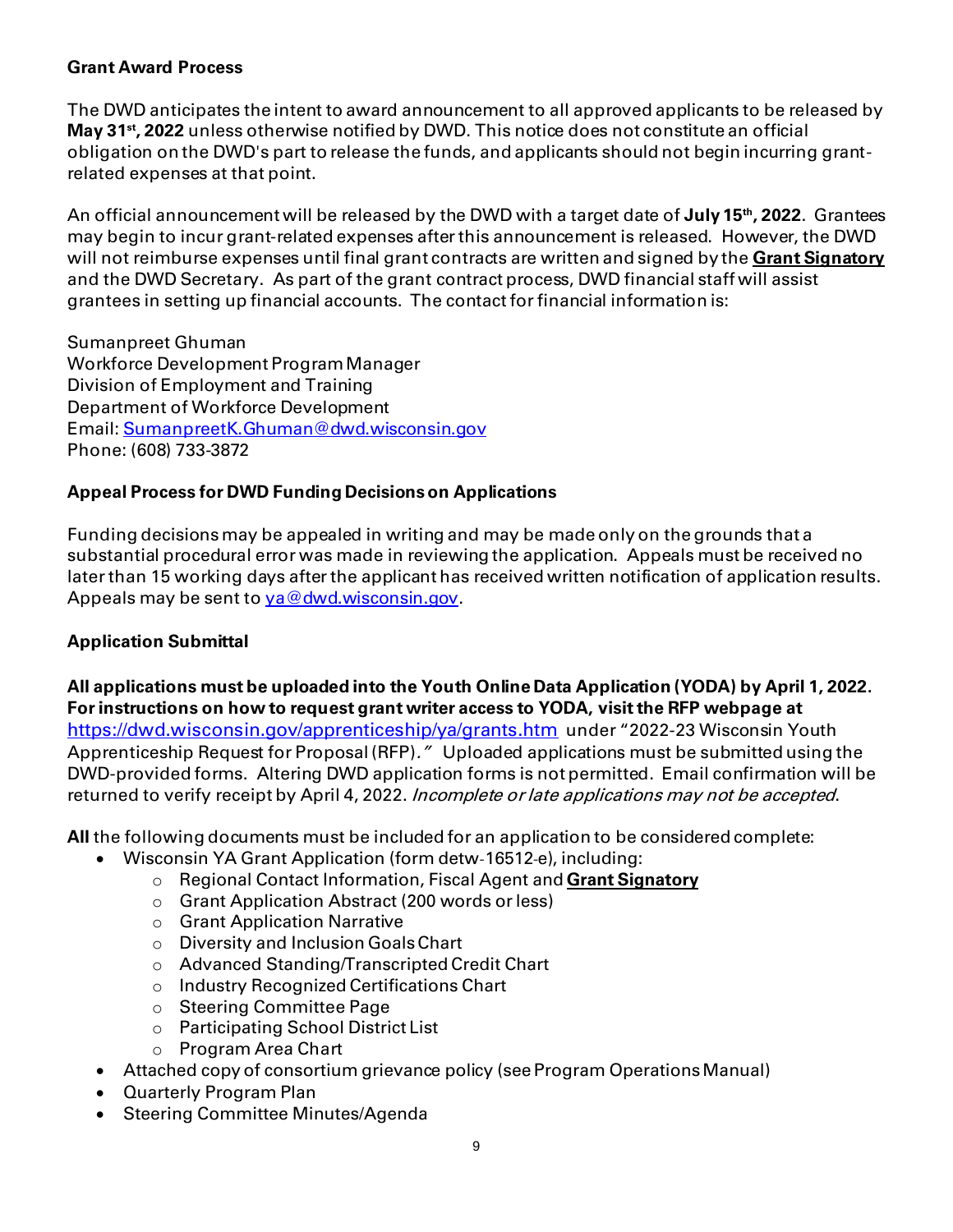The Wisconsin YA Grant Application (form detw\_16512\_e) should be submitted as a single document in **.docx or PDF** format. The Quarterly Program Plan should be submitted as a spreadsheet in the **.xlsx** format. Other required documents should be submitted as **separate** documents from the main Grant Application document, either a single document in the .docx or .pdf format, or as distinct documents. The Proposed Budget should be keyed into the Budget Page in YODA.

After the grant due date, DWD staff will spend two days performing a compliance review. During this period, staff will ensure that all fields have been filled in and that budget calculations are correct. The DWD expects a representative from the consortium to be available during this two-day period in case corrections are needed.

#### **Questions Pertaining to the Grant Application**

For technical assistance on the application, please contact the Youth Apprenticeship mailbox: [ya@dwd.wisconsin.gov](mailto:ya@dwd.wisconsin.gov).

Responses to common questions will be provided directly and/or posted on a Frequently Asked Questions page on our website a[t https://dwd.wisconsin.gov/apprenticeship/ya/grants.htm](https://dwd.wisconsin.gov/apprenticeship/ya/grants.htm) under "2022-23 Wisconsin Youth Apprenticeship Request for Proposal (RFP)." Additionally, a bidder's conference webinar will be available on the RFP webpage shortly after release of the grant**.**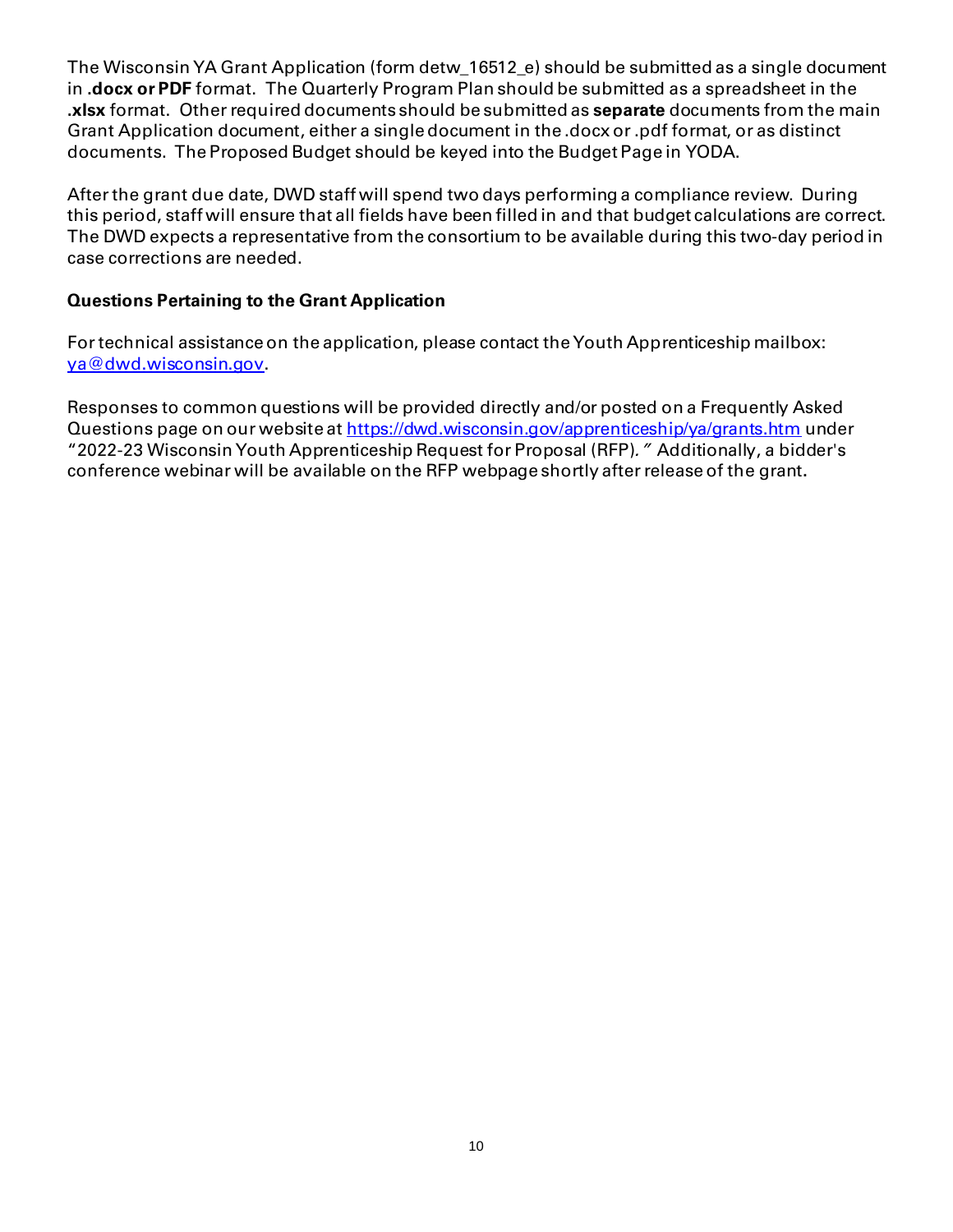## **Youth Apprenticeship Program Design Options**

#### **Key Elements of a YA Program**

- Industry-developed skill standards
- Exposure to multiple aspects of the industry
- Skilled mentors
- Paid on-the-job work experience
- Related classroom instruction
- Standardized competencies
- Performance evaluation of demonstrated competencies
- State-issued skill certificate

#### **Basic Program Design Elements**

- Two standardized courses of classroom instruction per year
- Minimum 450 hours of work-based learning per year (may be more)
- Juniors and seniors in high school
- Classes/work-based learning scheduled concurrently
- State Certificate of Occupational Proficiency upon completion

#### **Allowable Program Variations**

- Work-based learning in the Level One program may begin as late as January of the senior year, and for Level Two apprenticeships as late as January of the junior year.
- Students may complete second year of the two-year program requirements **after** high school graduation, while enrolled in a postsecondary education program in a related field **or** while still enrolled in YA classes (with school district approval).
- Students may complete one year of the program and receive a DWD Level One skill certificate.
- At-risk and other special needs students may take more than one year to complete the Level One program requirements, provided the plan for doing so has been approved by the DWD.
- Students may gain credit toward On-The-Job Training (OJT) or Paid Related Instruction (PRI) requirements of the Registered Apprenticeship program, if agreed upon by the Registered Apprenticeship Sponsor.
- Articulated creditsmust be locally negotiated.

Applicants are encouraged to read the **Youth Apprenticeship Manual**, available at <https://dwd.wisconsin.gov/youthapprenticeship/pdf/ya-rpp-manual-2020.pdf> or more information, and to contact the Youth Apprenticeship staff a[t ya@dwd.wisconsin.gov](mailto:ya@dwd.wisconsin.gov) before applying.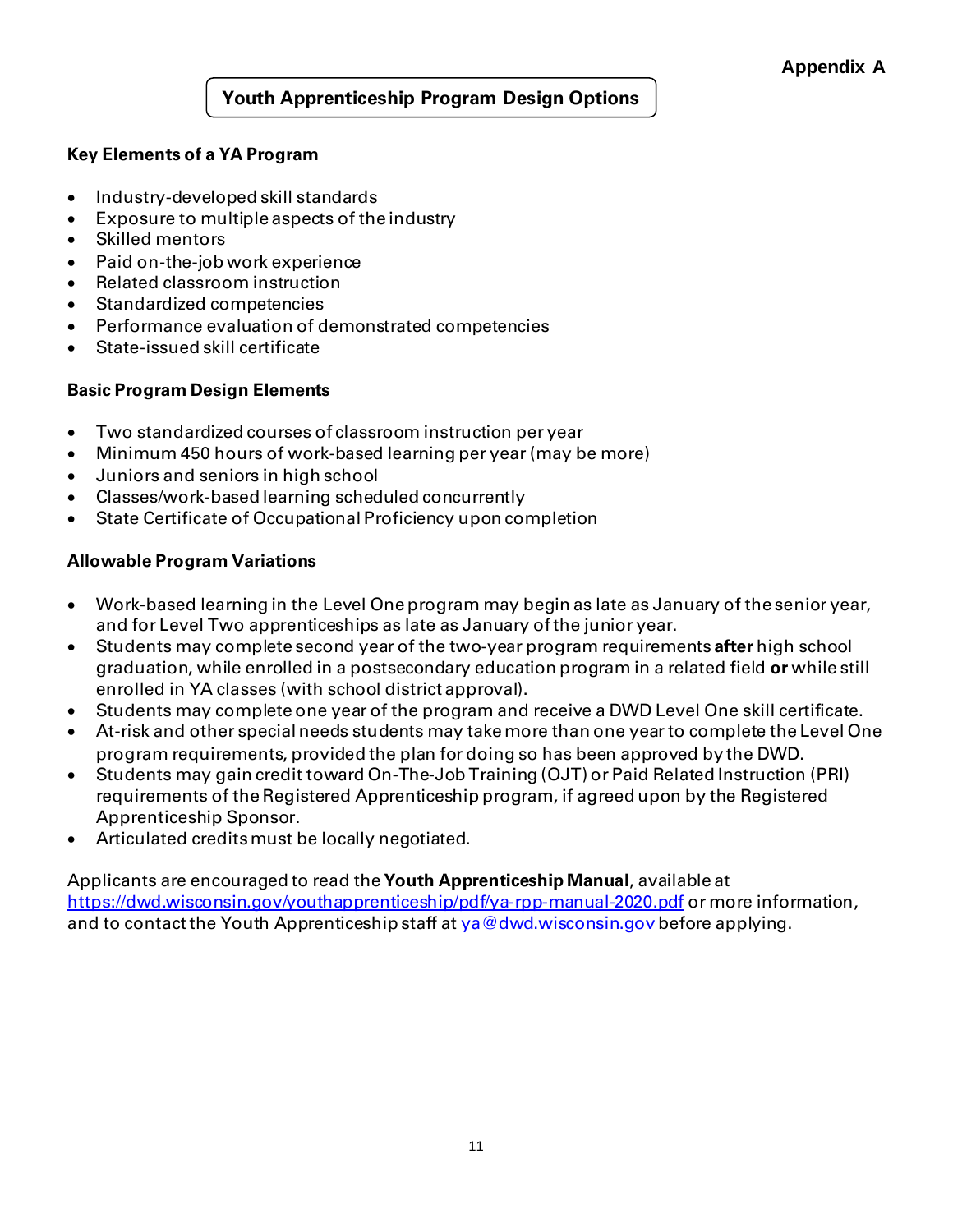# **Instructions for Completing the Proposed Budget Worksheet**

The Proposed Budget Worksheet must include details for all grant funds requested. Requests cannot exceed the maximum cost amount of \$1,100 per estimated youth apprentice from DWD-YA grant funds. Matching funds may be used to supplement the \$1,100 limit and are **not** included in calculating the cost per youth apprentice. Consortia are not required to adhere to the Proposed Budget but may be required to explain costs that deviate from the proposed budget. Additional budget information may be uploaded to YODA under Additional Documents to provide more detail on use of funds. Do not upload the Budget into YODA. The Budget should be keyed in on the Budget tab in YODA.

# **Definition of Budget Categories**

# **Program Costs**

Coordination Activities

- Salary, fringe, travel, and all other associated costs for YA Coordinator and program staff positions funded by the grant (does **not**include school-based coordinators, which should be included under School-based Coordination and Supervision on Line 63 on the budget form and under that heading in the Budget entry tab in YODA).
- Fully represent the amount of time spent by coordinators on Youth Apprenticeship activities, the percentage of time spent by each staff member on YA should be divided into time funded by this grant and time unfunded by the grant. Unfunded time can be counted later as a source of match.
- Associated costs for coordinators including mileage, travel (in-state only), workshop fees (instate only, YA related), etc.
- All school-based coordination and supervision. Include the number of school-based staff and estimate the total hours per year that each staff member spends on YA activities. Provide the approximate average hourly rate, including fringe, that is reimbursed to school-based staff.
- Costs of recruiting new students (such as brochures, mailings, student/parent meetings)
- All costs associated with recruiting new employers (such as brochures, mailings, meetings)

Student Support

- All costs associated with the related instruction (high school or contracted costs, cost of curriculum, student handbooks, books, etc.)
- Materials and supplies to support students in the workplace

Employer Support

Cost of providing technical assistance to employers (such as mentor training, mentor meetings, etc.)

Note:Grant funds may not be used for student wages.

# **Administrative Costs - Maximum of 5% of total program costs**

Costs associated with operating the program, such as preparing and submitting grant requests, percentage of director's or administrator's time, preparing and submitting required fiscal reports and enrollment information, overseeing budget expenditures. Any costs reported under function codes 230 000, 240 000, and 250 000 in the Wisconsin School District Financial Reporting Requirements (June 15, 1999) should be included in this category.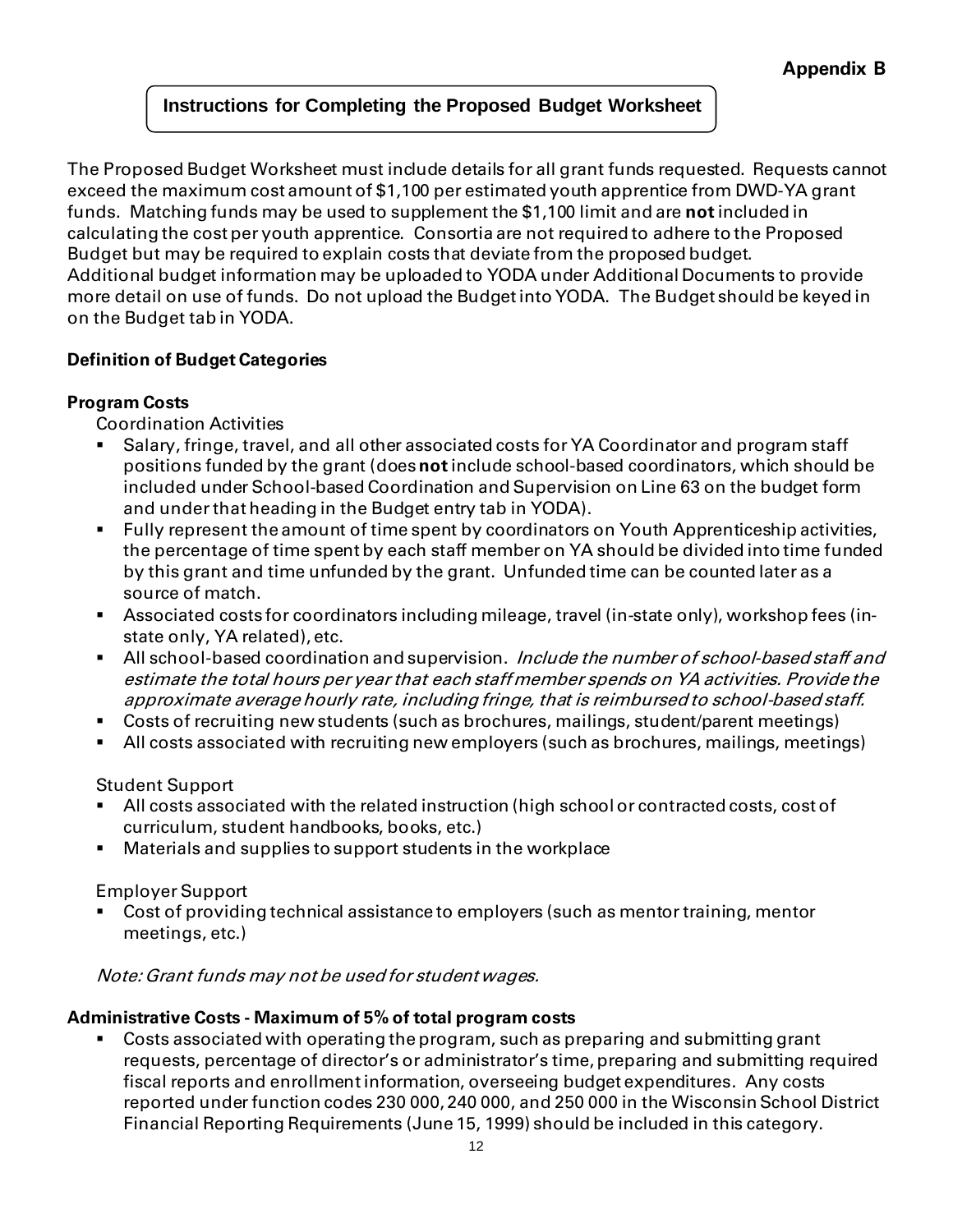|                                                                                    |                   |                                     | July 1, 2022 - June 30, 2023   |                               |                             |                                 |                             |        |
|------------------------------------------------------------------------------------|-------------------|-------------------------------------|--------------------------------|-------------------------------|-----------------------------|---------------------------------|-----------------------------|--------|
|                                                                                    |                   |                                     |                                |                               |                             |                                 |                             |        |
| <b>Instructions:</b>                                                               |                   |                                     |                                |                               |                             |                                 |                             |        |
| See Budget Instructions for definitions of allowable costs.                        |                   |                                     |                                |                               |                             |                                 |                             |        |
|                                                                                    |                   |                                     |                                |                               |                             |                                 |                             |        |
|                                                                                    |                   |                                     | <b>Coordination Activities</b> |                               |                             |                                 |                             | Totals |
| YA Coordinators/ProgramStaff                                                       |                   |                                     |                                |                               |                             | <b>Total Coordination Costs</b> |                             | \$0.00 |
|                                                                                    |                   |                                     |                                | % Time Spent on YA            |                             |                                 |                             |        |
|                                                                                    | <b>Staff Name</b> |                                     | YA Role                        | Funded by                     | Unfunded                    | <b>Grant Costs</b>              |                             |        |
| 1.                                                                                 |                   |                                     |                                | YA Grant<br>℅                 | by YA Grant<br>%            |                                 |                             |        |
| 2.                                                                                 |                   |                                     |                                | ℅                             | %                           |                                 | \$0.00<br>\$0.00            |        |
| 3.                                                                                 |                   |                                     |                                | ℅                             | %                           |                                 | \$0.00                      |        |
| 4.                                                                                 |                   |                                     |                                | ℅                             | %                           |                                 | \$0.00                      |        |
| 5                                                                                  |                   |                                     |                                | ℅                             | %                           |                                 | \$0.00                      |        |
| 6                                                                                  |                   |                                     |                                | $\%$                          | %                           |                                 | \$0.00                      |        |
| $\overline{7}$                                                                     |                   |                                     |                                | ℅                             | %                           |                                 | \$0.00                      |        |
| 8                                                                                  |                   |                                     |                                | ℅                             | %                           |                                 | \$0.00                      |        |
| Travel (describe events, miles, lodging):                                          |                   |                                     |                                |                               |                             |                                 | \$0.00                      |        |
| School-based coordination and supervision                                          |                   |                                     |                                |                               |                             |                                 |                             |        |
| Number of school-based staff                                                       |                   | Hours spent on YA activities (est.) |                                | Hourly Rate (salary & fringe) |                             |                                 | <b>Total Costs</b>          |        |
|                                                                                    |                   |                                     |                                |                               |                             |                                 | \$0.00                      |        |
| Informational materials/tools (describe):                                          |                   |                                     |                                |                               |                             |                                 | \$0.00                      |        |
| Other (describe):                                                                  |                   |                                     |                                |                               |                             |                                 | \$0.00                      |        |
| <b>Student Costs</b>                                                               |                   |                                     | <b>Student Support</b>         |                               |                             |                                 | <b>Total Student Costs</b>  | \$0.00 |
| Type                                                                               | Description       |                                     |                                |                               |                             |                                 | Costs                       |        |
|                                                                                    |                   |                                     |                                |                               |                             |                                 | \$0.00                      |        |
|                                                                                    |                   |                                     |                                |                               |                             |                                 | \$0.00                      |        |
|                                                                                    |                   |                                     |                                |                               |                             |                                 | \$0.00                      |        |
|                                                                                    |                   |                                     |                                |                               |                             |                                 | \$0.00                      |        |
|                                                                                    |                   |                                     |                                |                               |                             |                                 | \$0.00                      |        |
|                                                                                    |                   |                                     |                                |                               |                             |                                 | \$0.00                      |        |
|                                                                                    |                   |                                     |                                |                               |                             |                                 | \$0.00                      |        |
|                                                                                    |                   |                                     |                                |                               |                             |                                 | \$0.00                      |        |
|                                                                                    |                   |                                     | <b>Employer Support</b>        |                               |                             |                                 |                             |        |
| <b>Employer Costs</b>                                                              | Description       |                                     |                                |                               |                             |                                 | <b>Total Employer Costs</b> | \$0.00 |
| <b>Mentor Training</b>                                                             |                   |                                     |                                |                               |                             |                                 | \$0.00                      |        |
| Other (specify):                                                                   |                   |                                     |                                |                               |                             |                                 | \$0.00                      |        |
|                                                                                    |                   |                                     |                                |                               |                             |                                 |                             |        |
|                                                                                    |                   |                                     |                                |                               |                             | TOTAL PROGRAM COSTS             |                             | \$0.00 |
|                                                                                    |                   |                                     | <b>Administration Costs</b>    |                               |                             |                                 |                             |        |
| <b>Administration Costs</b>                                                        |                   | Maximum of:                         | \$0.00                         |                               | (5% of Total Program Costs) |                                 |                             | \$0.00 |
| Overhead/Indirect costs                                                            |                   |                                     |                                |                               |                             |                                 | \$0.00                      |        |
| Other (describe):                                                                  |                   |                                     |                                |                               |                             |                                 | \$0.00                      |        |
|                                                                                    |                   |                                     |                                |                               |                             |                                 |                             |        |
|                                                                                    |                   |                                     |                                |                               |                             | TOTAL GRANT AMOUNI              |                             | \$0.00 |
|                                                                                    |                   |                                     | <b>Matching Funds</b>          |                               |                             |                                 |                             |        |
| Local Matching Funds (Equal 50% of Total Grant Amount, see Appendix Cfor examples) |                   |                                     |                                |                               |                             |                                 | <b>Total</b>                | \$0.00 |
|                                                                                    |                   |                                     |                                |                               |                             |                                 | Fund                        |        |
| <b>Fund Source Description</b>                                                     |                   |                                     |                                |                               |                             |                                 | Amount                      |        |
|                                                                                    |                   |                                     |                                |                               |                             |                                 | \$0.00                      |        |
|                                                                                    |                   |                                     |                                |                               |                             |                                 | \$0.00                      |        |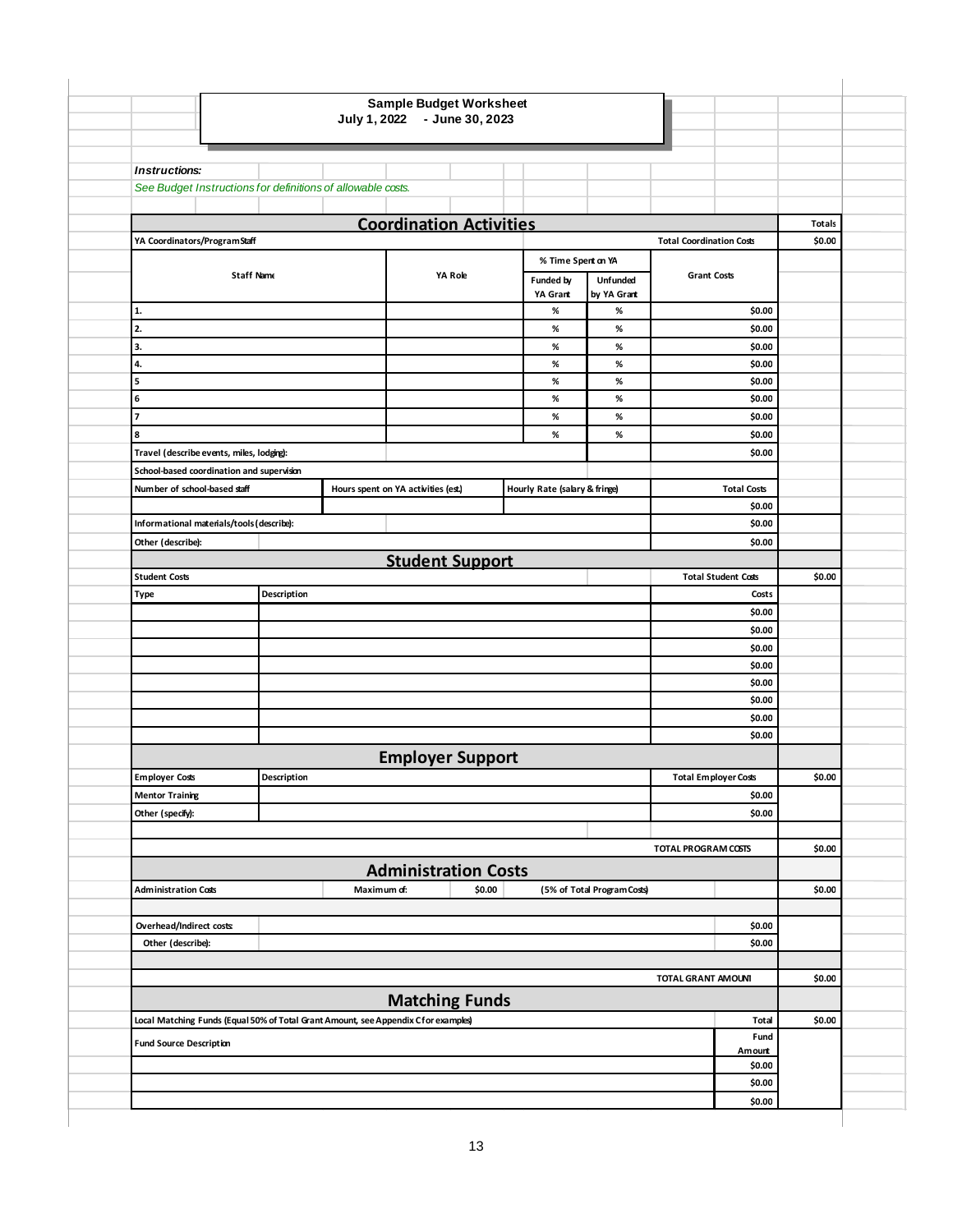# **Appendix C**

## **Youth Apprenticeship Grants Matching Funds Requirements**

Wis. State statutes require that local YA partnerships awarded a Local YA Grant from the DWD provide matching funds equal to 50% of the grant amount awarded.

**Definition of Matching Funds**: The portion of YA program costs paid for from other federal, state, or local sources, either through in-kind or direct cash assistance.

#### **Basic Requirements:**

- Match funds must be used for services, activities, materials, and personnel that are necessary and reasonable for the operation of the YA program
- Match funds must be incurred within the same time period as the Local YA grant
- Match funds must be adequately documented and verifiable
- The matching funds requirement applies to the **total amount of the grant awarded** to the local partnership, not to individual school districts within the partnership
- Grantees will be required to report matching funds to the DWD. It is the responsibility of the local partnership to establish reporting systems within the partnership structure to meet the reporting requirement

**Allowable Match:** Any combination of federal/state/local cash and/or in-kind sources that are necessary and reasonable to operate the YA program. Examples of allowable federal sources could be Carl Perkins, Career Prep, Service Learning, and/or WIOA funds. Examples of allowable local sources could be community organizations, local businesses, individuals, chambers of commerce, or other sources that fund or support youth training activities such as YA.

**Definition of Cash Match:** Any cash contributions provided by businesses or business organizations, foundations, individuals, state, or local governments, and/or federal/state/local organizations. Costs must be verifiable, and documentation maintained about how the value of in-kind match was determined.

**Definition of In-kind Match:** Donations of services, staff time, instructional costs, or supplies that are necessary to operate the program but are not paid with YA grant funds. In-kind costs may be paid for from otherfederal, state, or local sources, based on actual cash value (i.e., cost per hour for personnel, value of supplies, etc.). Costs must be verifiable, and documentation maintained about how the value of in-kind match was determined.

#### **Examples of in-kind match include, but are not limited to:**

- Public service announcements for recruitment and information to participants and employers.
- Advertising costs, printing, or other professional services
- Staff time and classroom space (for required classes)
- Instructional costs provided by the local school district and/or technical college at no cost to the participant or the grant
- Program administration costs provided by the fiscal agent
- Salary and fringe for the YA coordinator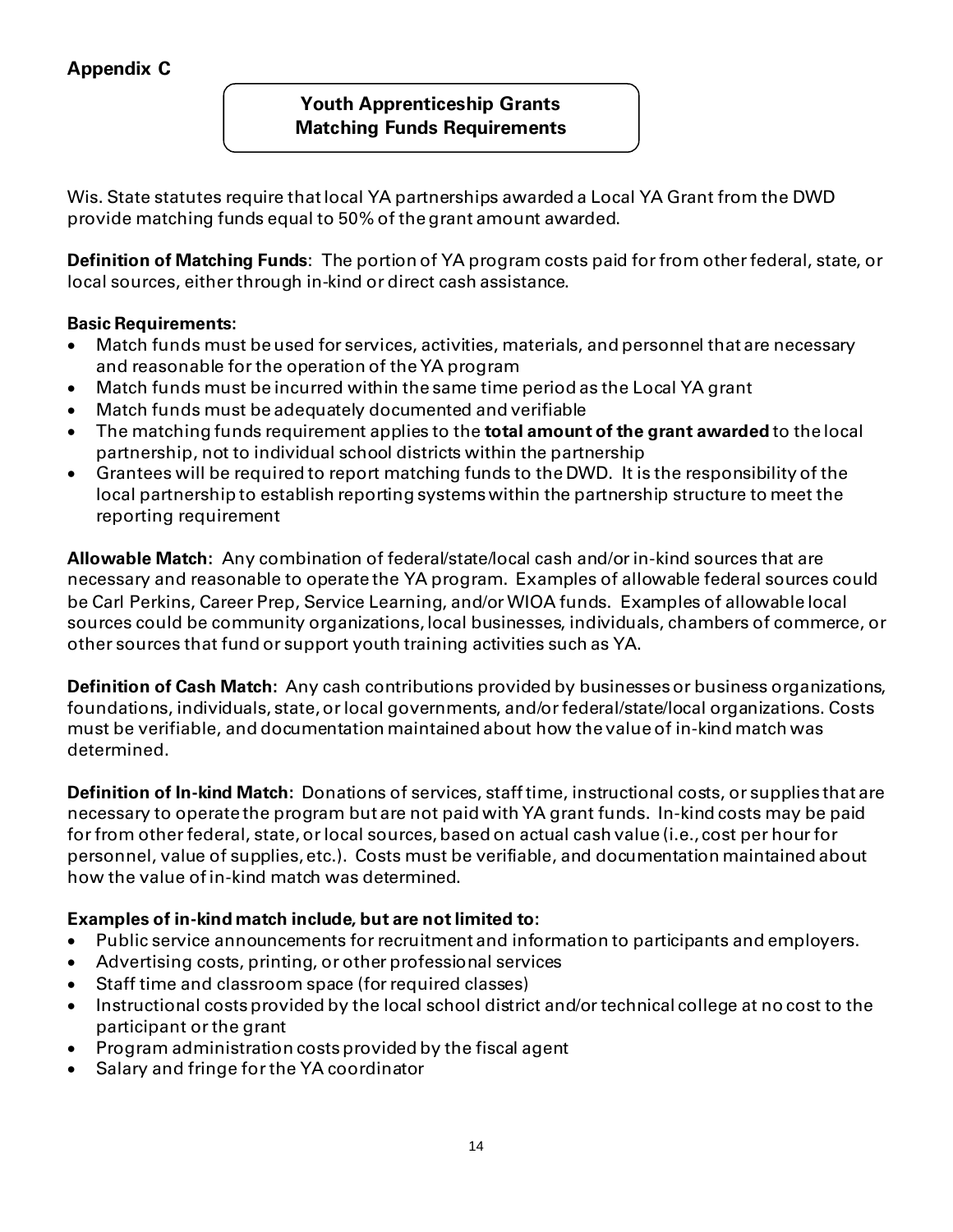#### **Examples of cash match include, but are not limited to:**

- Donations to cover the cost of uniforms and supplies for the youth apprentices
- Donations to cover the cost of books and classroom supplies forthe students
- Donations to sponsor student/business recognition or graduation events
- Donations to cover the cost of classroom tuition and fees
- Donations to cover the cost of staff salaries and fringe

#### **Excludable match (cash orin-kind)**

- Cost of construction or purchase of facilities
- Employer's wages paid to the youth apprentices
- Cost of equipment used to train youth apprentices

#### **Instructions for Reporting Matching Funds**

Matching funds must be reported using the DWD Contract Management & Expenditure Tracking (COMET) system. Instruction on registering and using the system can be found at https://dwd.wisconsin.gov/comet/.They may be reported monthly, quarterly, or annually.

#### The 50% match requirement **only applies to the total DWD grant amount.**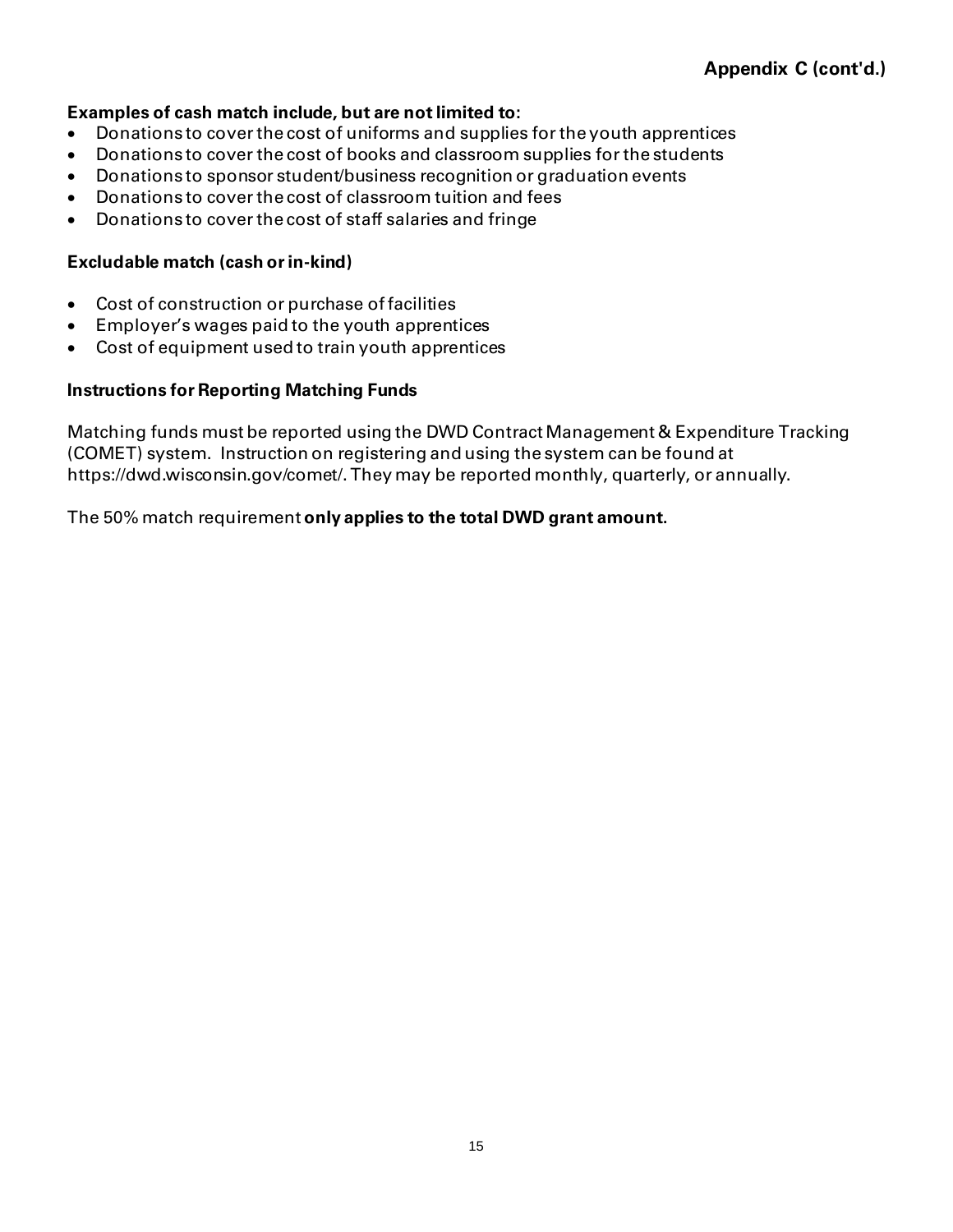# **Youth Apprenticeship Coordinator Responsibilities**

All programs must have a designated Regional Coordinator who is ultimately responsible for all aspects of the program requirementsoutlined in this RFP, the appendices, and the Program Operations Manual.

Regional coordinators and their designated alternate (if applicable) are expected to perform and/or ensure that the following activities are performed in the operation and oversight of a YA program. Additional activities may be added if they directly contribute to the management and success of the program:

# **A. Program Development and Management**

- 1. Serve as the program liaison with the YA Local / School-Based Coordinators to develop, design, implement and administer the program.
- 2. Meet with each YA Local / School-Based Coordinator on a regular basis to review progress of program growth and address program concerns.
- 3. Arrange for mentor training and assist in matching students with mentors.
- 4. Prepare and submit required forms and reports to the DWD.
- 5. Attend statewide coordinator planning and informational meetings.
- 6. Arrange for YA related instruction including negotiating costs, when needed.
- 7. Prepare grant proposals to be submitted to the DWD.
- 8. Secure and coordinate additional program funding resources as needed.
- 9. Oversee program grants and funds to ensure timely expenditures.
- 10. Assess community businesses for interest in new program areas.
- 11. Plan and develop new YA program areas (as applicable).
- 12. Implement and direct local steering committee efforts to promote program.
- 13. Acting as the LSO (Local Security Officer) for the consortium.

# **B. Recruitment and Marketing**

- 1. Recruit students for all YA programs.
- 2. Arrange informational meetings for potential employers and/or contact individual employers to promote the YA program.
- 3. Provide course offerings, schedules and YA updates to school counselors, teachers, and administrators.
- 4. Provide a communication network between the instructor, student, mentor, parents, and school.
- 5. Develop a public information and marketing strategy including brochures and presentations for various student, parent, industry, and community groups.

# **C. Evaluation and Reporting**

- 1. Monitor program enrollment to ensure program goals are met.
- 2. Coordinate the transfer of grades from the YA class and worksite to the schools.
- 3. Sign and submit the student registration forms to the DWD (one designee per partnership).
- 4. Maintain student records for local and state reporting.
- 5. Visit classes and job sites regularly for evaluation purposes.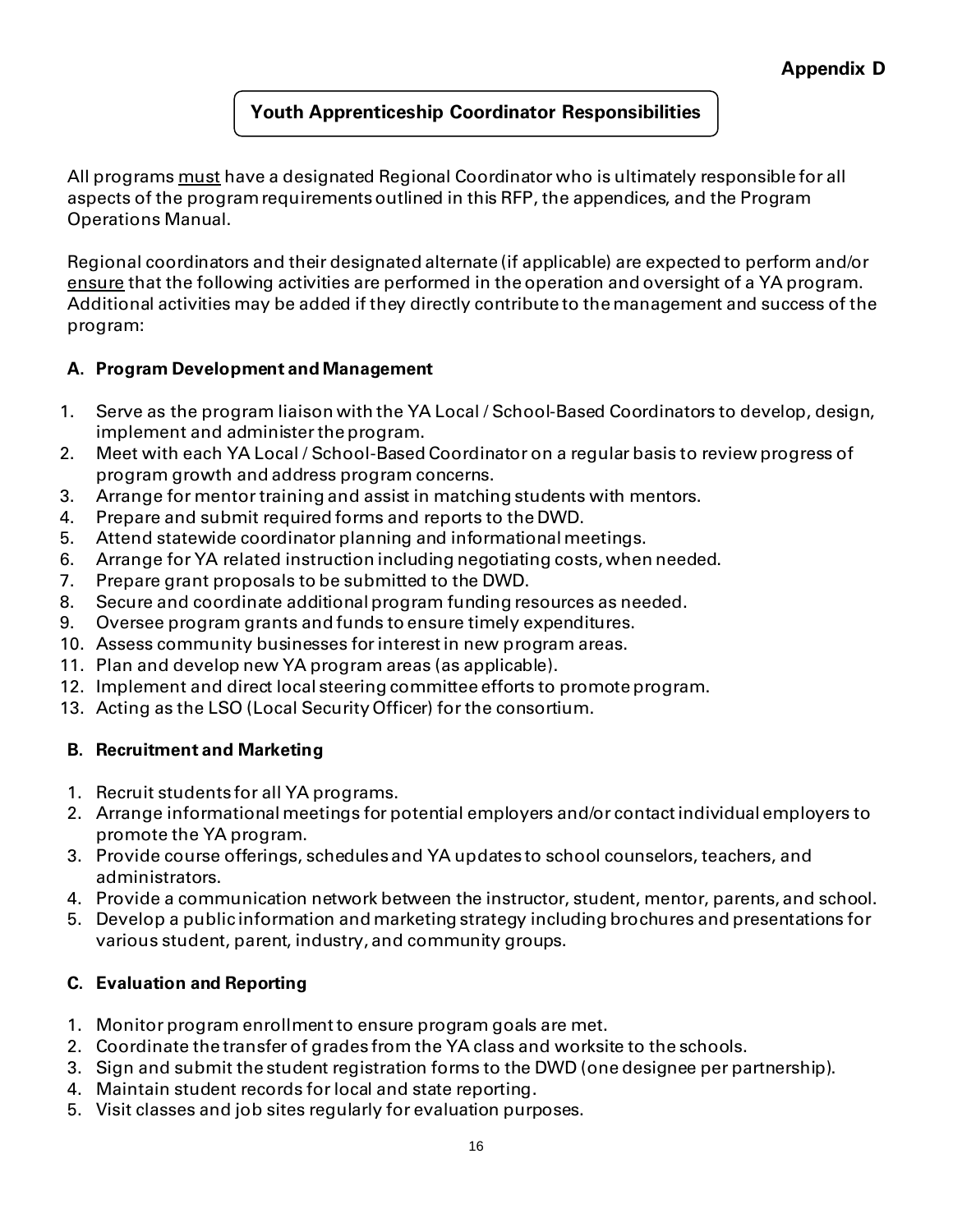# **Tips for Writing a Successful Youth Apprenticeship Grant**

- $\triangleright$  All key staff responsible for operating the program and steering committee members should be involved, to some extent, in writing and/or developing the grant application. Successful program performance depends on key staff to meet or exceed the grant goals with guidance from their steering committee.
- $\triangleright$  Be sure to answer every question and attach all requested attachments. Use the checklist as a guide before mailing the application.
- $\triangleright$  Make sure your response answers the question that was asked. Don't force the reviewer to search for your answer.
- ➢ Provide clear, concise answers.
- ➢ Clearly explain any strategies or action plans. Use specific examples.
- ➢ The Budget Worksheet must clearly explain **every** cost.
- ➢ Make sure all costs are consistent. For example, if 50 youth apprentices are to be enrolled in the program, the Budget Worksheet should not list "Materials for 200 students."
- $\triangleright$  Make sure your math is correct -
	- Ask someone to proofread the grant who is not involved in writing it. Fresh eyes may catch errors or inconsistencies.
	- Provide the "big picture." The DWD is interested in funding a high-quality, comprehensive YA program. Even activities not funded through the grant should be listed as part of the overall program description. The grant application should demonstrate local support for the program.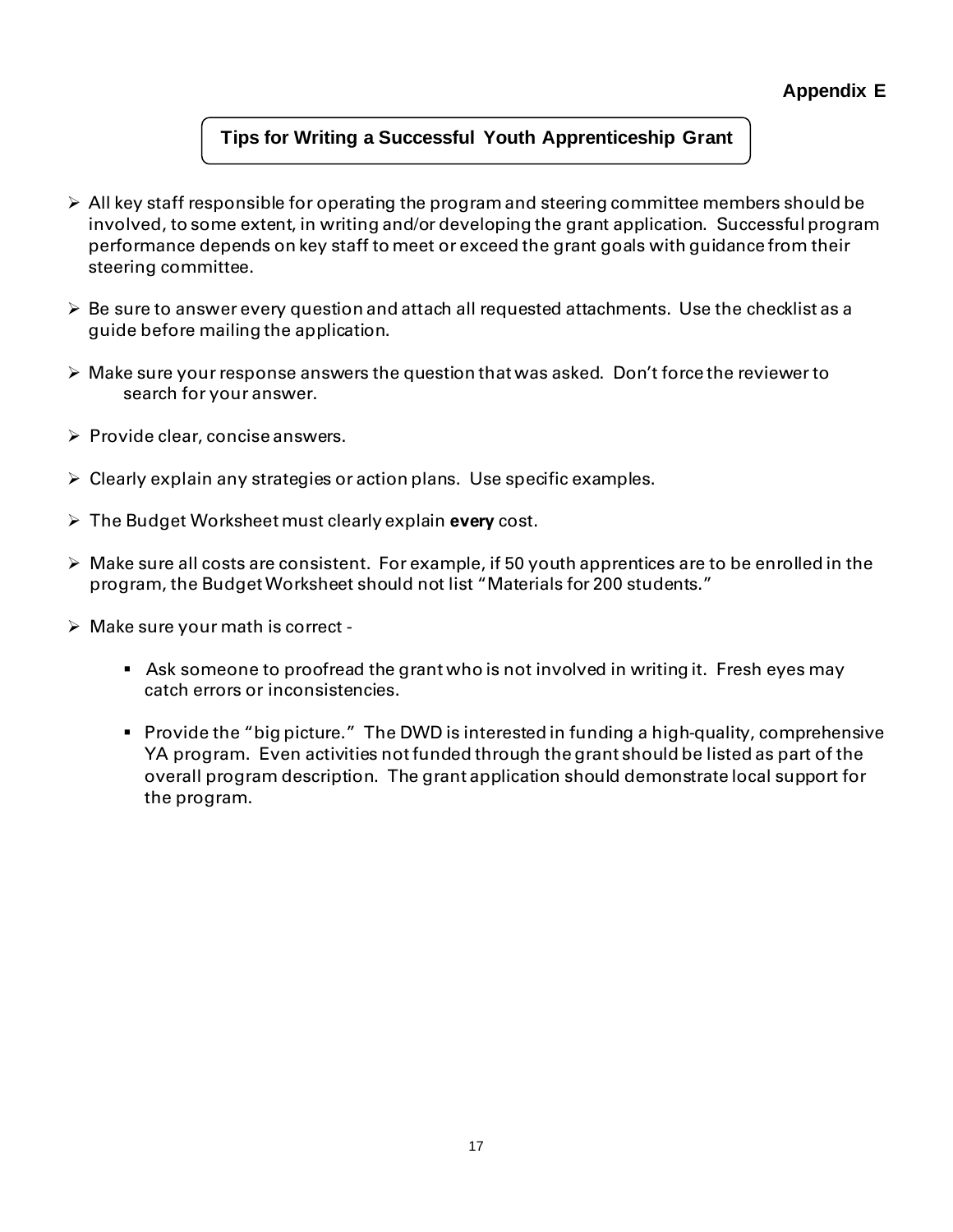# **Youth Apprenticeship Terms and Definitions**

**Articulated/Dual Credit:** There are two types of articulation/dual credit offered by Wisconsin Technical Colleges. Advanced Standing credit is not applied until a student enrolls in an aligned technical college program. Transcripted Credit gives students college-level credit prior to entering college. The type of credit awarded by courses taken by Youth Apprentices should be specified in your grant application. For more detail, see: [https://www.wtcsystem.edu/programs/other-educational](https://www.wtcsystem.edu/programs/other-educational-opportunities/dual-credit/)[opportunities/dual-credit/](https://www.wtcsystem.edu/programs/other-educational-opportunities/dual-credit/). Articulated/Dual Credit with institutions outside of the Technical College System may follow different rules.

**Children at Risk**: A student who meets the definition, under s.118.153(1)(a), Wis. Stats., of being a child at risk of not graduating from high school.

**Non-traditional student** means a student that is in a program that by Bureau of Labor Standards is classified as less than 25% of the genderin that program (i.e., a male in a nursing program, a female in a pre-engineering program).

**Registered Apprenticeship** is the program recognized by the United States Department of Labor and administered by the Wisconsin Bureau of Apprenticeship Standards, combining on-the-job training and related instruction in which workers learn the practical and theoretical aspects of a highly skilled occupation. Apprenticeship programs can be sponsored by individual employers, joint employer, and labor groups, and/or employer associations.

**Student with a Disability**: A student who meets the definition of being a child with a disability under s.115.76(5) Wis. Stats.:

(**5) (a)** "Child with a disability" means a child who, by reason of any of the following, needs special education and related services:

- **1.** Cognitive disabilities.
- **2.** Hearing impairments.
- **3.** Speech or language impairments.
- **4.** Visual impairments.
- **5.** Emotional behavioral disability.
- **6.** Orthopedic impairments.
- **7.** Autism.
- **8.** Traumatic brain injury.
- **9.** Other health impairments.
- **10.** Learning disabilities.

Note: Terms and definitions provided by the WI Department of Public Instruction.